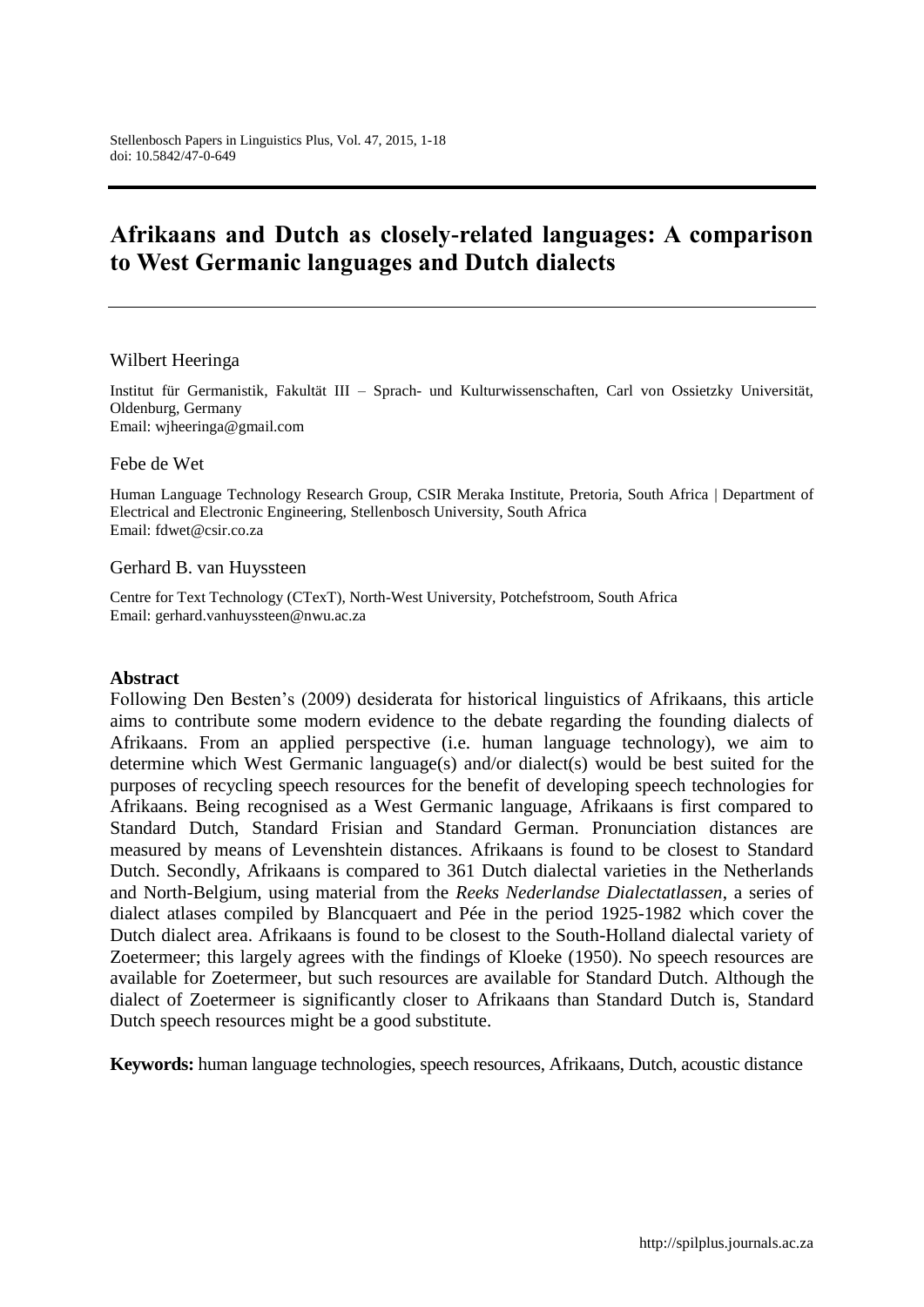# **1. Introduction**

The development of language resources for use in human language technologies (HLTs) is time-consuming, tedious and expensive, both in terms of human- and other resources. Development can be accelerated if existing resources from closely-related languages can be used in one way or another. A popular theme in the fields of speech and language processing is therefore to find innovative ways to expedite this process as cost effectively as possible, especially for so-called "resource scarce" languages (i.e. languages without sufficient annotated electronic data that would enable one to use statistical approaches to speech and language processing). Because HLT is still a relatively new field in South Africa, most of the South African languages are severely under-resourced in terms of the data and software required to develop HLT applications, such as automatic speech recognition engines, speech synthesis systems, etc.

One of the approaches to developing resources for such languages is an approach where one uses data and/or technologies from a well-resourced language (L1; for example, Dutch) to assist in the development of resources for a closely-related, under-resourced language (L2; in this case, Afrikaans). The basic hypothesis is that "[if] the languages L1 and L2 are similar enough, then it should be easier [and quicker] to recycle software applicable to L1 than to rewrite it from scratch for L2 [thereby taking care of] most of the drudgery before any human has to become involved" (Rayner, Carter, Bretan, Eklund, Wirén, Hansen, Kirchmeier-Andersen, Philp, Sørensen and Thomsen 1997: 65). One therefore "recycles" resources from one language for the benefit of another language, hence referring to this approach as a "recycling approach".

In a research project on data and technology transfer between closely-related languages, we explore various ways of recycling Dutch resources for the benefit of Afrikaans, including both text and speech resources (see Van Huyssteen and Pilon 2009). As a point of departure, we make the basic assumption that Afrikaans and Dutch are indeed closely-related languages,<sup>1</sup> based on:

- 1. the genealogical fact that both languages originate from the colloquial Dutch of the  $17<sup>th</sup>$  century which belongs to Low Franconian (also referred to as "Frankish"), which in turn belongs to West Germanic (Van der Merwe 1951,1968), and
- 2. the popular belief that Afrikaans and Dutch are by and large mutually intelligible (see, for example, entries on Afrikaans as a language on [www.en.wikipedia.org](http://www.en.wikipedia.org/) or [www.urbandictionary.com;](http://www.urbandictionary.com/) compare also Gooskens and Bezooijen 2006, and Bezooijen and Gooskens 2006 for supporting research evidence).

In this article, our focus is restricted to speech resources. We are particularly interested in constructing a large vocabulary continuous speech recognition system for Afrikaans. One of the resources required to develop such a system is a large quantity of annotated audio data.

 $\overline{a}$ 

<sup>1</sup> Hajič, Hric and Kuboň (2000) distinguish between "language variants" (considered to be one language, e.g. Hollandic and Flemish), "very close languages" (similarity in morphology, syntax and lexis, e.g. Dutch and Afrikaans), "closely-related languages" (similarity in morphology and lexis, e.g. Dutch and German) and "related languages" (shared origin and influences without necessarily sharing linguistic similarities, e.g. Dutch and Swedish). For our purposes, we consider Afrikaans and Dutch to be somewhere between "very close" and "closely-related" on the continuum, but use the term "closely-related" throughout this article.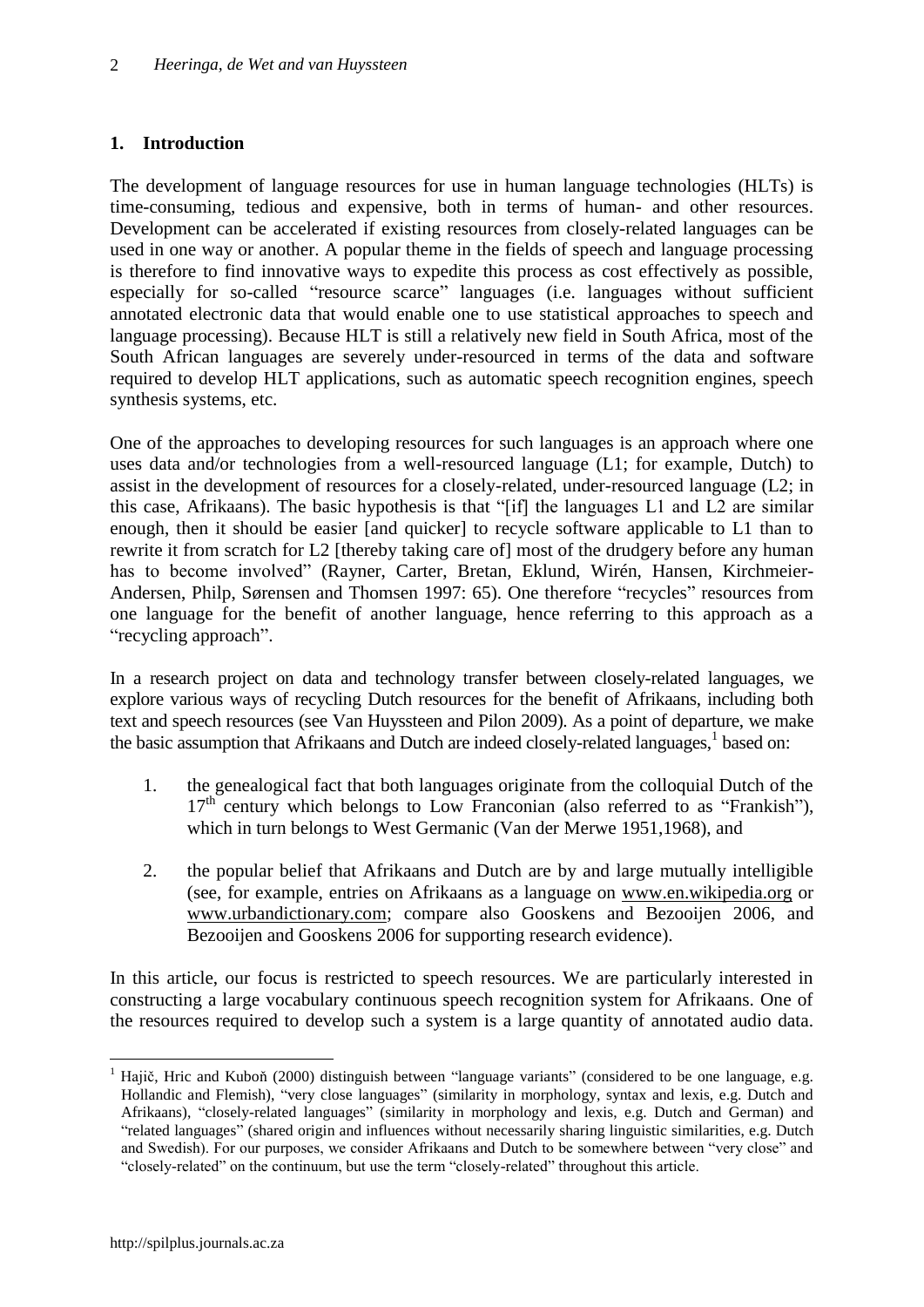3

Given that very little Afrikaans data is currently available, we would like to investigate the possibility of using Dutch data to accelerate the development process for Afrikaans. For example, existing acoustic models for Dutch could be used to transcribe Afrikaans data automatically, given a mapping between the two languages" phone sets and an appropriate pronunciation dictionary. Dutch data could also be used to bootstrap a first set of acoustic models for Afrikaans. These models can initially be adapted with the limited Afrikaans data that is available and may eventually be replaced by "home grown" models when an adequate amount of transcribed data has been accumulated for Afrikaans. 2

Although the assumptions we make intuitively seem valid enough, we would like to provide at least some experimental evidence to support these claims. Specifically, the aim of this article is to answer the following sets of questions:

- 1. Is Dutch, acoustically speaking, indeed the closest West Germanic language to Afrikaans? Can we prove that Standard Dutch is significantly closer to Standard Afrikaans (both from the Low Franconian group) than, say, Standard German (as an example of the High German group) or Standard Frisian (as an example of the Frisian group)?<sup>3</sup>
- 2. If so, are there Dutch dialects which are closer to Afrikaans than Standard Dutch is? If this is so, which one is closest and would therefore be better suited for our purposes of technology recycling? For example, Afrikaans tourists often claim that they understand Flemish (spoken mainly in Belgium) better than Hollandic (spoken in the urban centre of the Netherlands and is mostly the basis for Standard Dutch). Hence, is there any acoustic evidence that Flemish is closer to Afrikaans than Hollandic? For that matter, which dialect of Dutch is closest to Afrikaans and would therefore be best suited to achieve our goals?
- 3. If dialects are found which are closer to Afrikaans than Standard Dutch, is the closest one significantly closer to Afrikaans than Standard Dutch is? This is important since language technology is usually developed for standard languages, not for dialects.

The aim of the study is therefore to provide a hypothesis regarding which West Germanic language(s) and/or dialect(s) might be best to use for the development of speech technology applications for Afrikaans, using a recycling approach. Given that we focus on acoustic data, we will attempt to quantify the relationship between the pronunciation of Afrikaans and other West Germanic languages (i.e. Standard Dutch, Standard Frisian and Standard German) and 361 Dutch dialects in terms of an acoustic distance measure. The pronunciation distances we report on here were determined using the Levenshtein distance, a string edit distance measure first used by Kessler (1995) for measuring linguistic distances.

 $\overline{a}$ 

<sup>&</sup>lt;sup>2</sup> The technology referred to here is envisaged for Standard Afrikaans only and currently does not include one of the other two main dialects, viz. Cape Afrikaans and Orange River Afrikaans. In the remainder of this article, the term "Afrikaans" will therefore refer to Standard Afrikaans.

<sup>&</sup>lt;sup>3</sup> Within the scope of this article, we omit English, which is considered the other major language in the West Germanic group.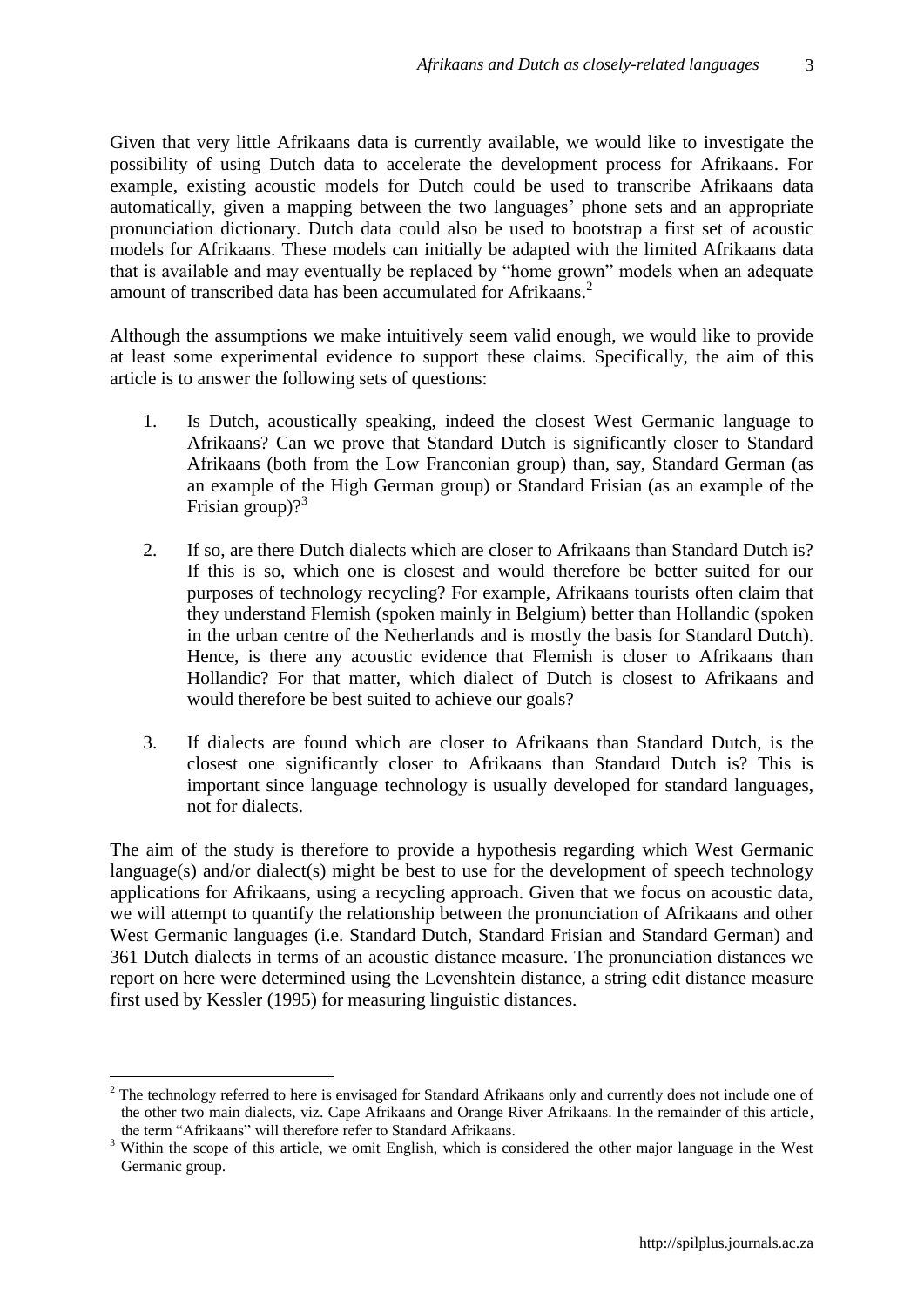In section 2 of this article, we provide a brief perspective on some conflicting theories regarding the origin of Afrikaans, indicating that it is recognised to be quite difficult to determine which dialect of Dutch could be considered the basis for modern-day Afrikaans. In section 3, we give a description of our methodology, focusing both on the data and algorithm we use in our research. Section 4 presents our results, while section 5 concludes and presents some directions for future research.

## **2. Theories about the relationship between Afrikaans and Dutch**

Much has been written about the relation between Afrikaans and Dutch, both from a diachronic perspective (i.e. the history of Afrikaans) and from a synchronic perspective (i.e. similarities and differences between modern Afrikaans and Dutch). Since our research concerns developing resources for modern-day Afrikaans, our concern is more a synchronic one. For comparisons between Afrikaans and Dutch, see De Villiers (1978), Conradie (1986), Ehlers and Beek (2004) and Van Huyssteen and Pilon (2009), amongst others.

In order to contextualise our research (and some of our findings), we provide a brief perspective on some of the different theories related to the history of Afrikaans. De Kleine (1997) points out that there are generally two kinds of theories about the origin of the language: those theories that claim that Afrikaans can be traced mainly to  $17<sup>th</sup>$  century varieties of Dutch (De Villiers 1978, Raidt 1991), and those theories that claim that a pidgin or creole was once spoken in the Cape Colony which strongly influenced the variety of Dutch that later developed into Afrikaans (Den Besten 1989). Although our research does not necessarily aim to contribute to this theoretical debate, our assumptions could be seen as belonging more to the former group of theories, although we do not deny any evidence of the complex language contact situation during the historical development of Afrikaans.

For pragmatic purposes, we assume that Afrikaans can be considered a daughter language of Dutch, diverging from the latter during the last half of the  $17<sup>th</sup>$  century. Although there is evidence of language contact between the Dutch and the Khoi (the original inhabitants of the area that would later become known as the Cape of Good Hope) as early as the late  $16<sup>th</sup>$ century, the formative years of Afrikaans can be set from 1652 onwards, when Jan van Riebeeck founded a refreshment station at the Cape of Good Hope on the way to the Indies, and formally introduced a variety of Dutch to this region. According to Van Reenen and Coetzee (1996), Van Riebeeck and his group of settlers came from the southern part of the Dutch province of South-Holland, and it is therefore easy to assume that the variety of Dutch that they spoke (i.e. South-Hollandic) would be the main basis for Afrikaans. The famous Dutch dialectologist G.G. Kloeke (1950: 262-263) writes in his *Herkomst en Groei van het Afrikaans* ("Origin and Growth of Afrikaans") that the old dialects of South-Holland on the one hand and "High" Dutch on the other are the chief sources of Afrikaans.

In contrast, Scholtz (1963) does not agree with Kloeke but wonders whether Afrikaans is derived from a common Hollandic language, the Hollandic norm of the second half of the  $17<sup>th</sup>$ century. However, Van Reenen and Coetzee (1996) doubt whether a common Hollandic language already existed in that period.

Regarding these contradictory points of view, De Villiers (1978) unequivocally states that it is difficult to determine which Hollandic dialects have had the most influence on Afrikaans. Den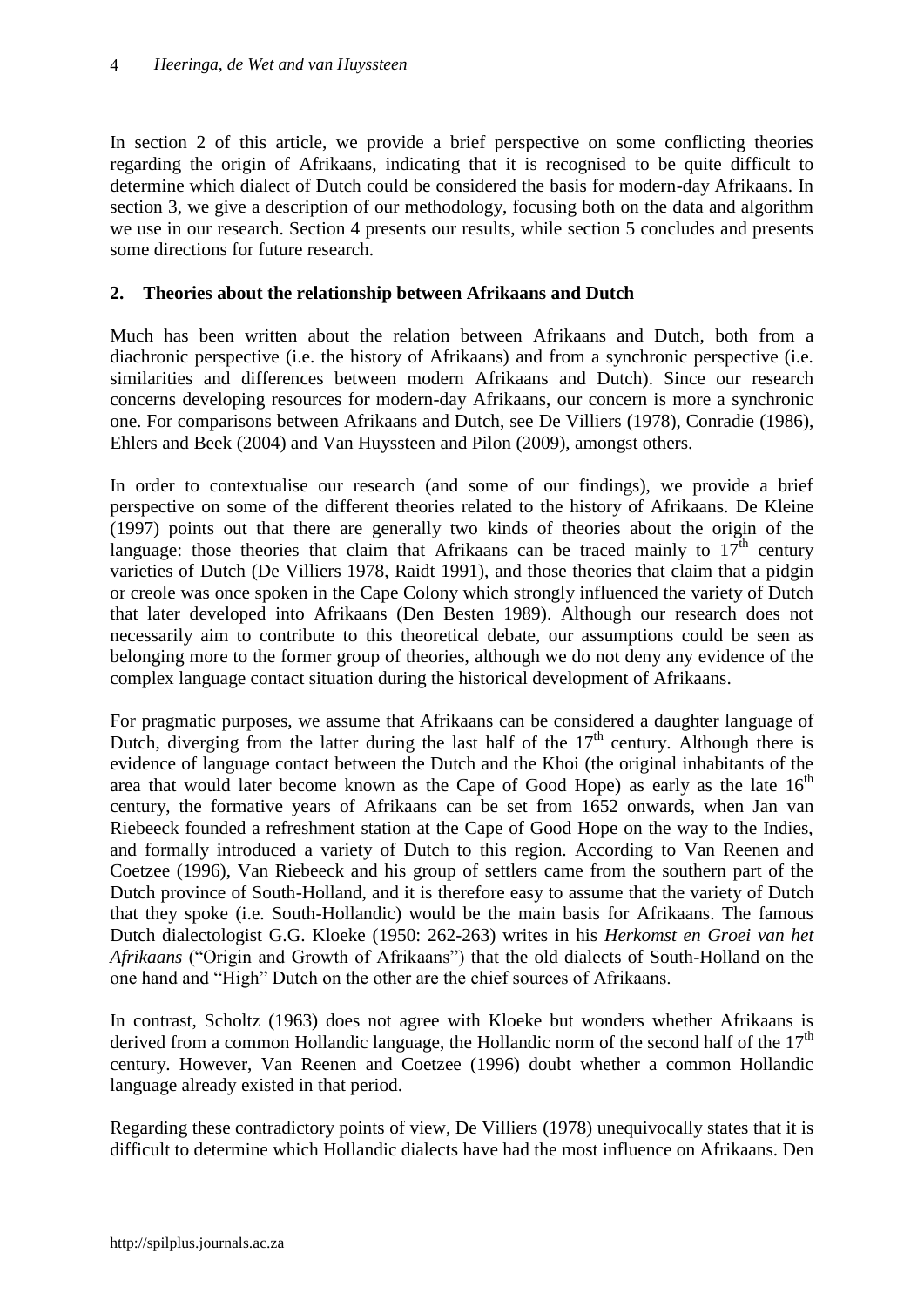5

Besten (2009) echoes this when he argues that research regarding the founding dialects of Afrikaans would not be simplistic. He continues to identify this difficult debate on the founding dialects of Afrikaans as a desideratum for historical linguistics of Afrikaans, but warns that results should be presented in a careful and nuanced way. As is clear from this discussion, this remains a difficult question to answer (especially in the absence of representative corpora from the time), but we believe that the methodology that we employ for our current research could, in addition to addressing our main goals, shed light on the relationship (i.e. closeness) between Standard Afrikaans and various Dutch dialects.

### **3. Methodology**

### **3.1 Data sources**

### **3.1.1 Dutch dialects**

In order to study the relationship between Afrikaans and Dutch dialectal varieties, it would be preferable to use data from around 1652, the time period coinciding with Jan van Riebeeck"s influence on the Afrikaans language. Of course, we do not have phonetic transcriptions from that time. The oldest available source containing phonetic transcriptions of a dense sample of dialect locations is the *Reeks Nederlandse Dialectatlassen* (RND), a series of Dutch dialect atlases which were edited by Blancquaert and Pée (1925-1982). The atlases cover the Dutch dialect area, i.e. the Netherlands, the northern part of Belgium, a smaller north-western part of France and the German county of Bentheim.

In the RND, the same 141 sentences are translated and transcribed in phonetic script for each dialect. Blancquaert (1939) mentions that the questionnaire was conceived as a range of sentences with words that illustrate particular sounds. The design saw to it that, for example, possible changes of Old Germanic vowels, diphthongs and consonants are represented in the questionnaire. Since digitising the phonetic texts is time-consuming, and since the material was intended to be processed by the word-based Levenshtein distance, a set of only 125 words was selected from the text (Heeringa 2001). The words were selected more or less randomly and may be considered a random sample. The transcriptions of the 125 word pronunciations were digitised for each dialect. The words represent (nearly) all vowels (monophthongs and diphthongs) and consonants. The consonant combination [sx] is also represented, which is pronounced as [sk] in some dialects and as [ʃ] in others.

The RND contains transcriptions of 1956 Dutch varieties. Since it would be very timeconsuming to digitise all transcriptions, a selection of 361 dialects was made (Heeringa 2001). The dialects were selected with the aim to obtain a net of evenly scattered dialect locations. A denser sampling was used in the areas of Friesland and Groningen, and in the area in and around Bentheim. In Friesland, the Town Frisian dialect islands were added to the set of varieties which belong to the (rural) Frisian dialect continuum. In Groningen, some additional localities were added because of personal interest. In the area in and around Bentheim, additional varieties were added because of a detailed investigation in which the relationship among dialects on both sides of the border was studied. In addition, the dialects' relationship to Standard Dutch and Standard German was studied (Heeringa 2001).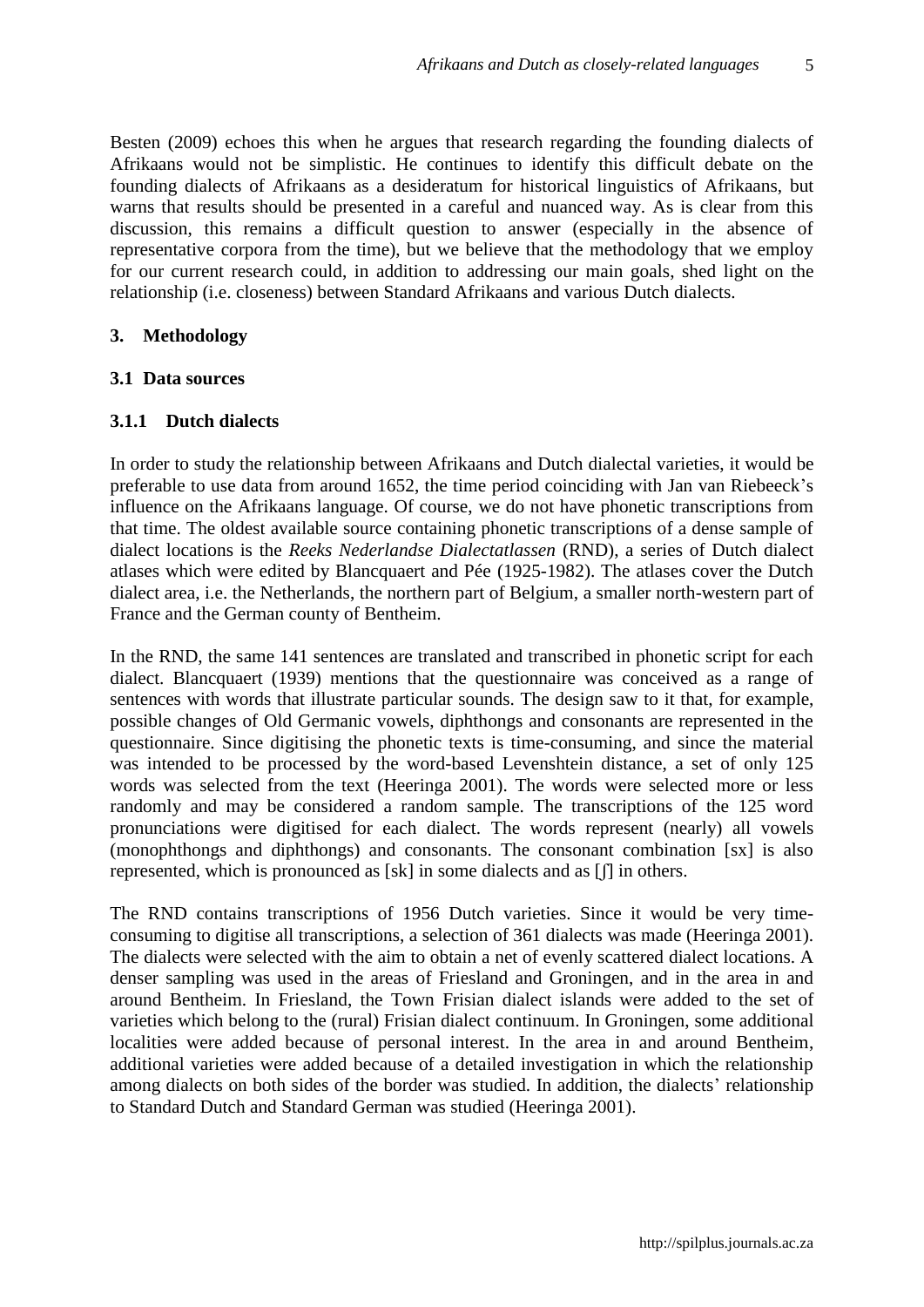In the RND, the transcriptions are noted in a predecessor of the International Phonetic Alphabet (IPA). The transcriptions were digitised using a computer phonetic alphabet which might be considered a dialect of X-SAMPA. The data is freely available at [http://www.let.rug.nl/~heeringa/dialectology/atlas/rnd/.](http://www.let.rug.nl/‌~heeringa/dialectology/atlas/rnd/)

# **3.1.2 Languages**

In this article, Dutch dialects are compared to Afrikaans. The 125 words selected from the RND sentences were therefore translated into Afrikaans and pronounced by an older male and a young female, both native speakers of Afrikaans. Older males are known to be conservative speakers, while young females are usually innovative speakers (Hinskens, Auer and Kerswill 2005). Our measurements reflect the average of the two speakers when we compare Dutch dialects to Afrikaans. The pronunciations of the two speakers were transcribed consistently with the RND transcriptions.

Afrikaans is also compared to Standard Dutch, Standard Frisian and Standard German. Although Standard Afrikaans is not as well-defined as its European counterparts, care was taken not to use speakers with a strong regional accent in this study. To ensure consistency with the existing RND transcriptions, the Standard Dutch transcription is based on Blancquaert's (1939) *Tekstboekje*. However, words such as *komen*, *rozen* and *open* are transcribed as [koˑmə], [roːzə] and [oˑpə], respectively. In *Tekstboekje* (Blancquaert 1939), these words would end on a [n], as suggested by the spelling. For more details, see Heeringa (2001).

The RND transcription of the Frisian variety of Grouw was used as Standard Frisian, since Standard Frisian is known to be close to the Grouw variety.

The Standard German word transcriptions are based on *Wörterbuch der deutschen Aussprache* (Krech and Stötzer 1969). However, the transcriptions were adapted so that they are consistent with the RND data. In the dictionary, the  $\langle r \rangle$  is always noted as [r], never as [R]. Because both realisations are allowed in German, two variants are noted for each pronunciation containing one or more  $\langle r \rangle$ 's – one in which the [r] is pronounced and another in which the [R] is pronounced. More details are given in [Heeringa and Nerbonne](#page-15-0) (2000). Both realizations were taken into account in the experiment reported on in this article.

# **3.2 Measuring pronunciation distances**

As previously mentioned, pronunciation differences are measured with the Levenshtein distance which was first applied by Kessler (1995) to transcriptions of Irish Gaelic dialectal varieties. The Levenshtein distance was later applied to Dutch dialects by Nerbonne, Heeringa, Den Hout, Van der Kooi, Otten and Van de Vis (1996; more detailed results are given in Heeringa 2004), to Sardinian by [Bolognesi and Heeringa](#page-15-1) (2002), to Norwegian by [Gooskens and Heeringa](#page-15-2) (2004), to German by [Nerbonne and Siedle](#page-16-0) (2005), to Bantu by [Alewijnse, Nerbonne, Van der Veen and Manni](#page-14-0) (2007), to Bulgarian by Heeringa, Nerbonne and Osenova (2010) and to American English by Nerbonne (2015). The Levenshtein distance corresponds to the distance between the transcriptions of two pronunciations of the same concept corresponding to two different varieties. The distance is equal to the minimum number of insertions, deletions and substitutions of phonetic segments needed to transform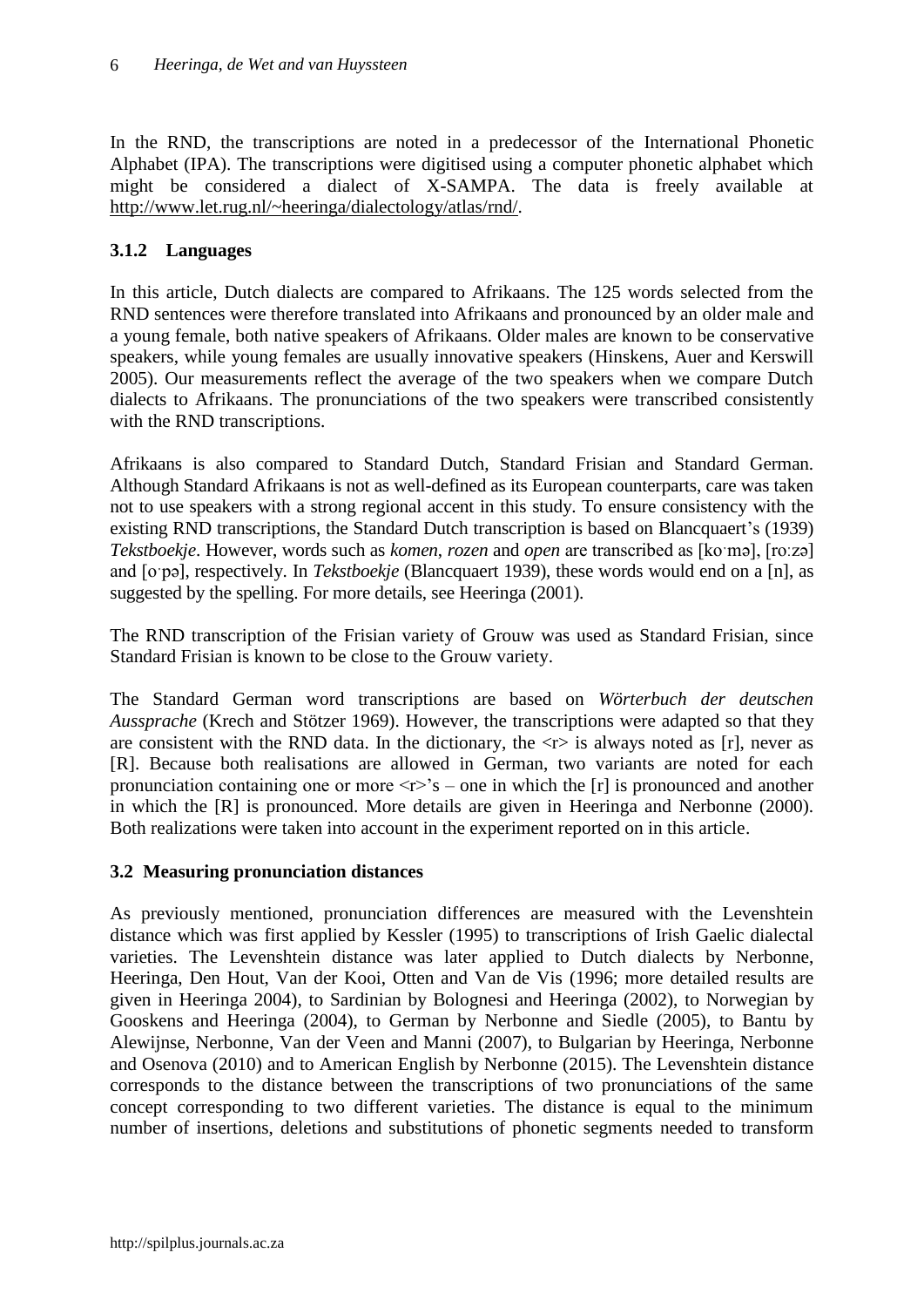7

one transcription into another. The distance between two varieties is based on several pronunciation pairs, in our case 125. The corresponding Levenshtein distances are averaged.

Pronunciation variation includes variation in sound components and morphology. The items to be compared should have the same meaning and should be cognates.

### **3.2.1 Algorithm**

Using the Levenshtein distance, two varieties are compared by measuring the pronunciation of words in the first variety against the pronunciation of the same words in the second (Kruskal 1999). We determine how one pronunciation might be transformed into the other by inserting, deleting or substituting sounds. In this way, distances between the transcriptions of the pronunciations are calculated. Weights are assigned to these three operations; in the simplest form of the algorithm, all operations have the same cost. Assume, for example, the Standard Dutch word *hart* ('heart') is pronounced as [hɑrt] in Afrikaans and as [ærtə] in the East Flemish dialect of Nazareth (Belgium). Changing one pronunciation into the other can be done as follows:

#### **Table 1:** hart  $\rightarrow$  ærtə

| hart | delete h         |  |
|------|------------------|--|
| art  | replace a with æ |  |
| ært  | insert a         |  |
| ærtə |                  |  |
|      |                  |  |

In fact, many string operations map [hɑrt] to [ærtə]. The power of the Levenshtein algorithm is that it always finds the least costly mapping.

To deal with syllabification in words, the Levenshtein algorithm was adapted so that it did not allow alignments of vowels with consonants (Heeringa 2004). In this way, unlikely mappings (e.g. a [p] with an [a]) were prevented. Exceptions were the semivowels [j] and [w] and their respective vowel counterparts [i] and [u], which may match with anything. Additionally, we allowed the schwa to be aligned with a sonorant (and vice versa). It is not unusual that, e.g. a [r] matches with an [ə]. For example, two possible pronunciations for the Dutch word *vier* ("four") are [fiːr] and [fiːə]. Here we wanted the ending [r] and the ending [ə] to match with each other. In our example we thus have the following alignment:

**Table 2:** Alignment of hart  $\rightarrow$  ærtə

|              | h a r t |       |  |  |
|--------------|---------|-------|--|--|
|              |         | ært ə |  |  |
| $\mathbf{1}$ |         |       |  |  |

This corresponds to a total cost of three operations and an alignment length of 5. Aggregated distances between multiple words can also be combined to calculate the pronunciation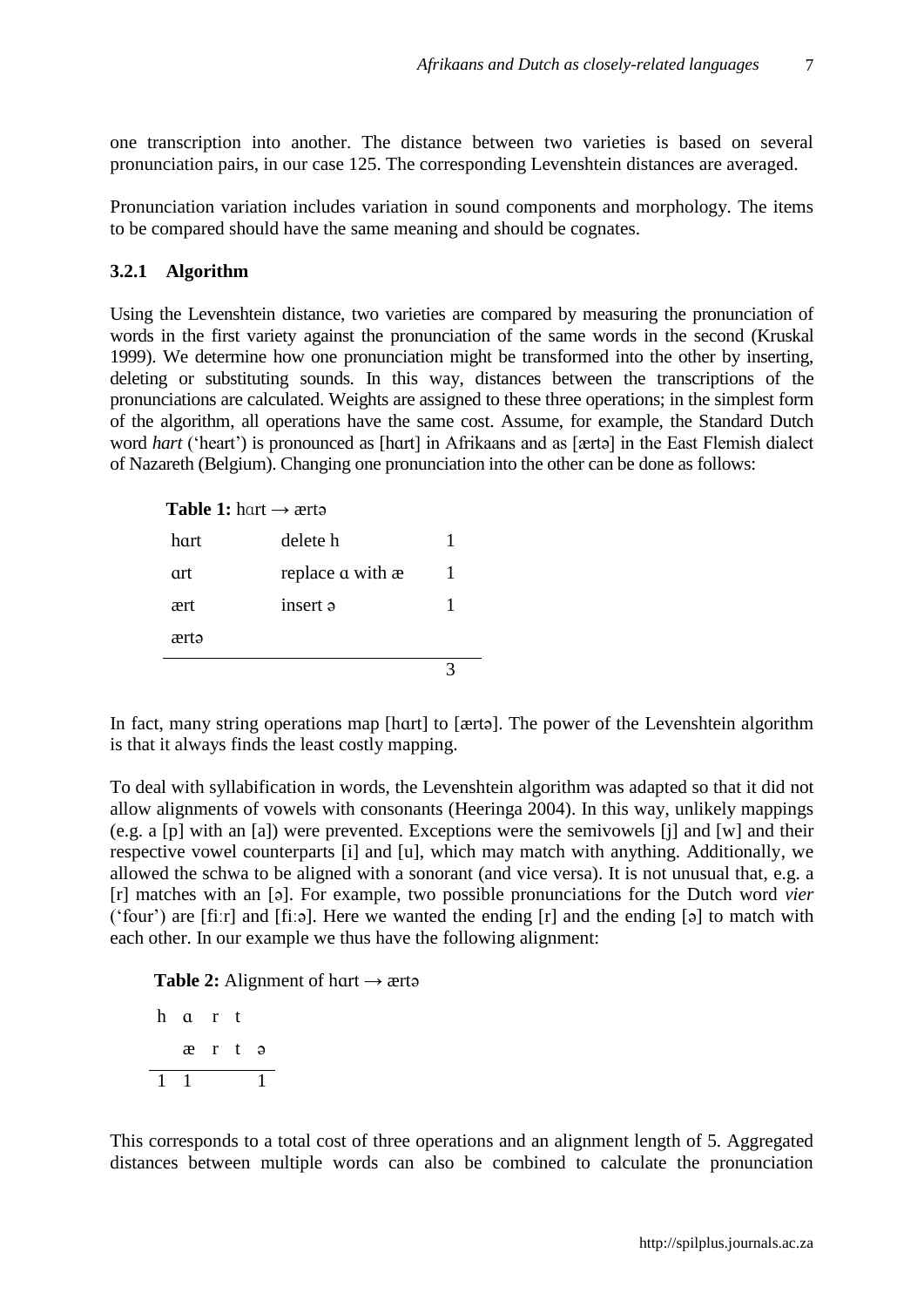distance between two dialects. For example, if four words are taken into consideration to calculate the distance between Afrikaans and the Nazareth dialect, the "total" pronunciation distance can be calculated, as shown in [Table 3.](#page-7-0)<sup>4</sup>

| Dutch        | English | Afrikaans | <b>Nazareth</b> | distance       | alignment<br>length |
|--------------|---------|-----------|-----------------|----------------|---------------------|
| werk         | work    | værk      | wırək           | 3              | 5                   |
| schip        | ship    | sxyp      | sxep            | $\overline{2}$ | $\overline{4}$      |
| <i>brood</i> | bread   | brot      | bryat           | $\overline{2}$ | 5                   |
| jaar         | year    | jar       | jor             |                | 3                   |
|              |         |           |                 | 8              | 17                  |

<span id="page-7-0"></span>

|  |                                          |  | Table 3: Calculation of the aggregated pronunciation distance between Afrikaans and |  |  |
|--|------------------------------------------|--|-------------------------------------------------------------------------------------|--|--|
|  | Nazareth on the basis of four word pairs |  |                                                                                     |  |  |

This result can also be expressed in terms of a percentage, i.e.  $8/17 \times 100 = 47\%$ . In this article, aggregated Levenshtein distances were obtained on the basis of 125 word pairs (see section 3.2).

# **3.2.2 Operation weights**

The simplest version of this method is based on a notion of phonetic distance in which phonetic overlap is binary; non-identical phones contribute to phonetic distance and identical ones do not. Thus the pair [i,ɒ] differs to the same degree as [i,ɪ]. The version of the Levenshtein algorithm used in this article is based on the comparison of spectrograms of the sounds. Since a spectrogram is the visual representation of the acoustic signal, the visual differences between the spectrograms are reflections of the acoustic differences.

The spectrograms were made on the basis of recordings of the IPA sounds as pronounced by John Wells and Jill House on the cassette *The Sounds of the International Phonetic Alphabet* (Wells and House 1995). The different sounds were isolated from the recordings and monotonised at the mean pitch of each of the two speakers with the program PRAAT (Boersma and Weenink 2002). Next, for each sound a spectrogram was made with PRAAT using the Bark filter, a perceptually-oriented model. A Bark filter is created from a sound by band-filtering in the frequency domain with a bank of filters. In PRAAT, the lowest band has a central frequency of 1 Bark per default, and each band has a width of 1 Bark. There are 24 bands corresponding to the first 24 critical bands of hearing as found along the basilar membrane (Zwicker and Fastl 1990). A critical band is an area within which two tones influence each other"s perceptibility (Rietveld and Heuven 1997). Due to the Bark scale, the higher bands summarise a wider frequency range than the lower bands.

Segment distances were calculated based on the Bark filter representation. Inserted or deleted segments were compared to silence, and silence was represented as a spectrogram in which all

 $\overline{a}$ 

 $<sup>4</sup>$  In order to keep the example clear, diacritics are ignored and all operation costs have a weight of 1.</sup>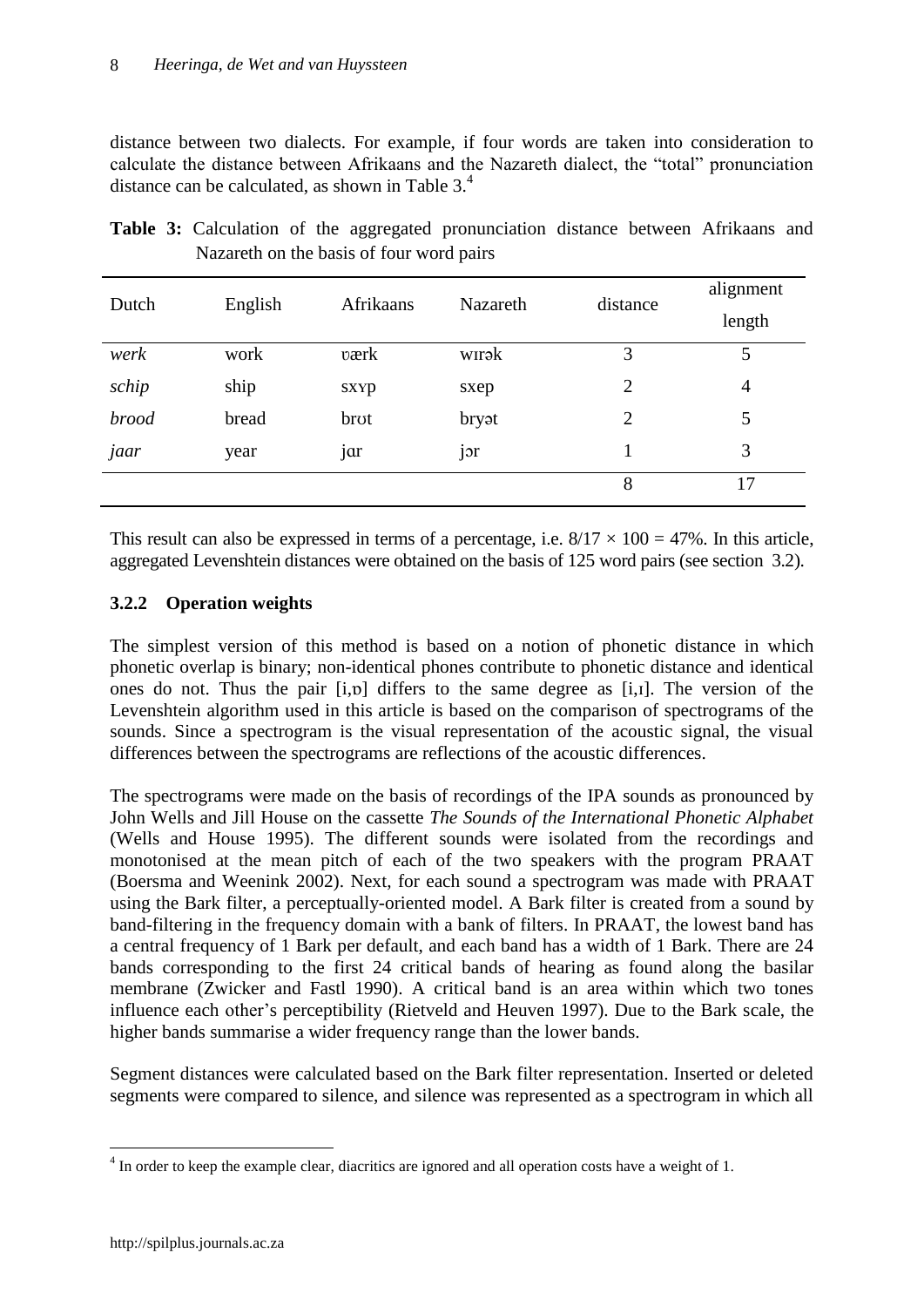intensities of all frequencies are equal to 0. The [?] was found closest to silence and the [a] was found most distant. This approach is described extensively in Heeringa (2004).

In perception, small differences in pronunciation may play a relatively strong role in comparison to larger differences. Therefore, logarithmic segment distances were used. The effect of using logarithmic distances is that small distances are weighted relatively more heavily than large distances, and these weights will vary between 0 and 1. In a validation study, Heeringa (2004) found that among several alternative distances obtained with the Levenshtein distance measure, using logarithmic Bark filter segment distances gives results which most closely approximate dialect distances as perceived by the speakers themselves.

### **3.2.3 Vowels and consonants**

In addition to calculating Levenshtein distances based on all segments (full pronunciation distance), we also calculated distances based on vowels only and consonants only. If distances were calculated solely on the basis of vowels, initially the full phonetic strings were compared to each other using the Levenshtein distance.<sup>5</sup> Once the optimal alignment was found, the distances were based on the alignment slots which represent vowel substitutions. Consonant substitutions were calculated *mutatis mutandis*.

### **3.2.4 Processing RND data**

 $\overline{a}$ 

The RND transcribers used slightly different notations. In order to minimise the effect of these differences, we normalised their data. The consistency problems and the way we solved them are discussed extensively in Heeringa (2001) and Heeringa (2004). For the same reason, only a part of the diacritics found in the RND was used.

As in earlier studies, we processed diacritics for length (extra short, half long, long), syllabicity (syllabic), voice (voiced, voiceless) and nasality (nasal) (Heeringa 2004). In this study, the diacritic for rounding (rounded, partly rounded, unrounded, partly unrounded) was used. The distance between, for example, [a] and rounded [i] was calculated as the distance between [a] and [y]. The distance between [a] and partly rounded [i] is equal to the average of the distance between [a] and [i] and the distance between [a] and [y]. The diacritic for rounding is important in our analysis since [ɯ] and [ɤ] are not included in the phonetic transcription system of the RND, but transcribed as unrounded [u] and [o], respectively.

The distance between a monophthong and a diphthong was calculated as the mean of the distance between the monophthong and the first element of the diphthong and the distance between the monophthong and the second element of the diphthong. The distance between two diphthongs was calculated as the mean of the distance between the first elements and the distance between the second elements. Details are given in Heeringa (2004).

<sup>&</sup>lt;sup>5</sup> Consequently, in the case of separate vowel and consonant distances, [j] and [w] are also considered as vowels, and [i] and [u] are also considered as consonants.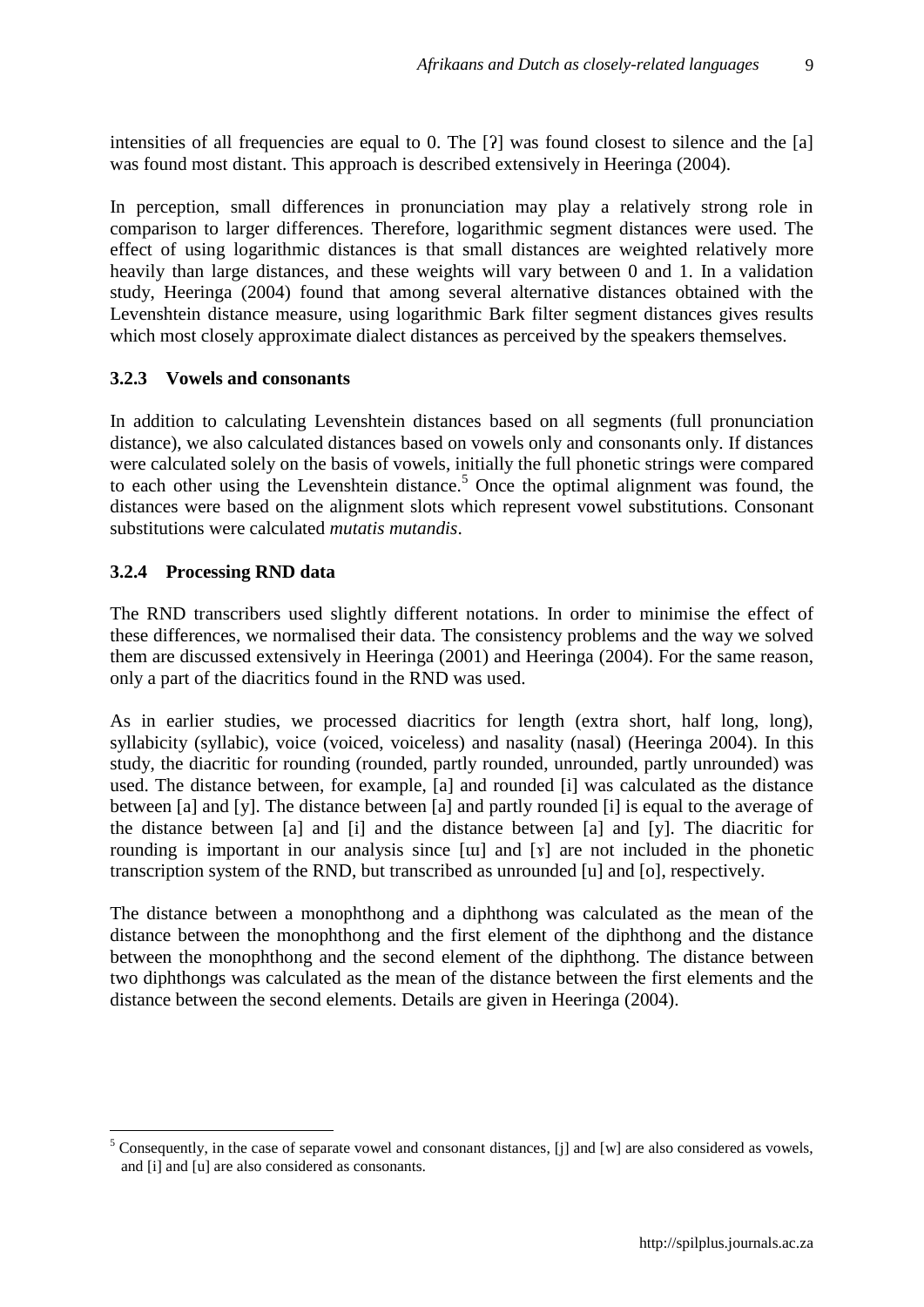### **4. Results**

### **4.1 Finding the closest West Germanic language**

In this section, we will answer the first research question mentioned in section 1: Is Dutch, acoustically speaking, indeed the closest West Germanic language to Afrikaans? In the same section, we found from literature that Afrikaans belongs to the West Germanic languages. In order to answer our first research question, we compared Afrikaans to the other West Germanic languages, namely Standard Dutch, Standard Frisian and Standard German. We calculated Levenshtein distances in the manner described in section 3.2 and obtained the distances as given in [Table 4.](#page-9-0)

<span id="page-9-0"></span>**Table 4:** Afrikaans compared to the other West Germanic languages – full pronunciation distances and distances obtained on the basis of vowel substitutions or consonant substitutions only

|         |     |     | Full pronunciation Vowel substitutions Consonant substitutions |
|---------|-----|-----|----------------------------------------------------------------|
| Dutch   | 34% | 11% | 11%                                                            |
| Frisian | 43% | 14% | 7%                                                             |
| German  | 50% | 12% | 14%                                                            |

When we look at the full pronunciation distances, we find that Afrikaans is most closely related to Standard Dutch. Standard Dutch is also significantly closer to Afrikaans than Standard Frisian (t=5.096, n=125,  $p<0.001$ ) and Standard German (t=10.861, n=125, p<0.001). This confirms the finding as suggested by, amongst others, Kloeke (1950), Van Reenen and Coetzee (1996) and [Gooskens and Bezooijen](#page-15-3) (2006).

When we look at the vowel substitution distances, Afrikaans is still closest to Standard Dutch; Standard Dutch is significantly closer to Afrikaans than Standard Frisian ( $t=3.381$ ,  $n=125$ ,  $p<0.001$ ), but is not significantly closer than Standard German (t=1.226, n=125, p=0.112).

When we look at the consonant substitution distances, Afrikaans is closest to Standard Frisian. Standard Frisian is significantly closer to Afrikaans than both Standard Dutch  $(t=3.771, n=125, p<0.001)$  and Standard German  $(t=5.979, n=125, p<0.001)$ . This result may be unexpected, but consonant features which were lost in both Standard Dutch and Dutch dialects and which are still found in Afrikaans may have been retained by Standard Frisian (and varieties of Frisian) as well. We come back to this in section 4.2.2.

### **4.2 Finding the closest Dutch dialect**

In the previous section, we compared Afrikaans to the other West Germanic standard languages and found Standard Dutch to be the closest. In this section, we answer our second research question: Are there Dutch dialects that are closer to Afrikaans than Standard Dutch? The search for the closest West Germanic variety is continued by comparing Afrikaans to the Dutch dialects. In addition, Frisian varieties are considered as we found that Standard Frisian is closest to Afrikaans when distances are measured on the basis of consonant substitutions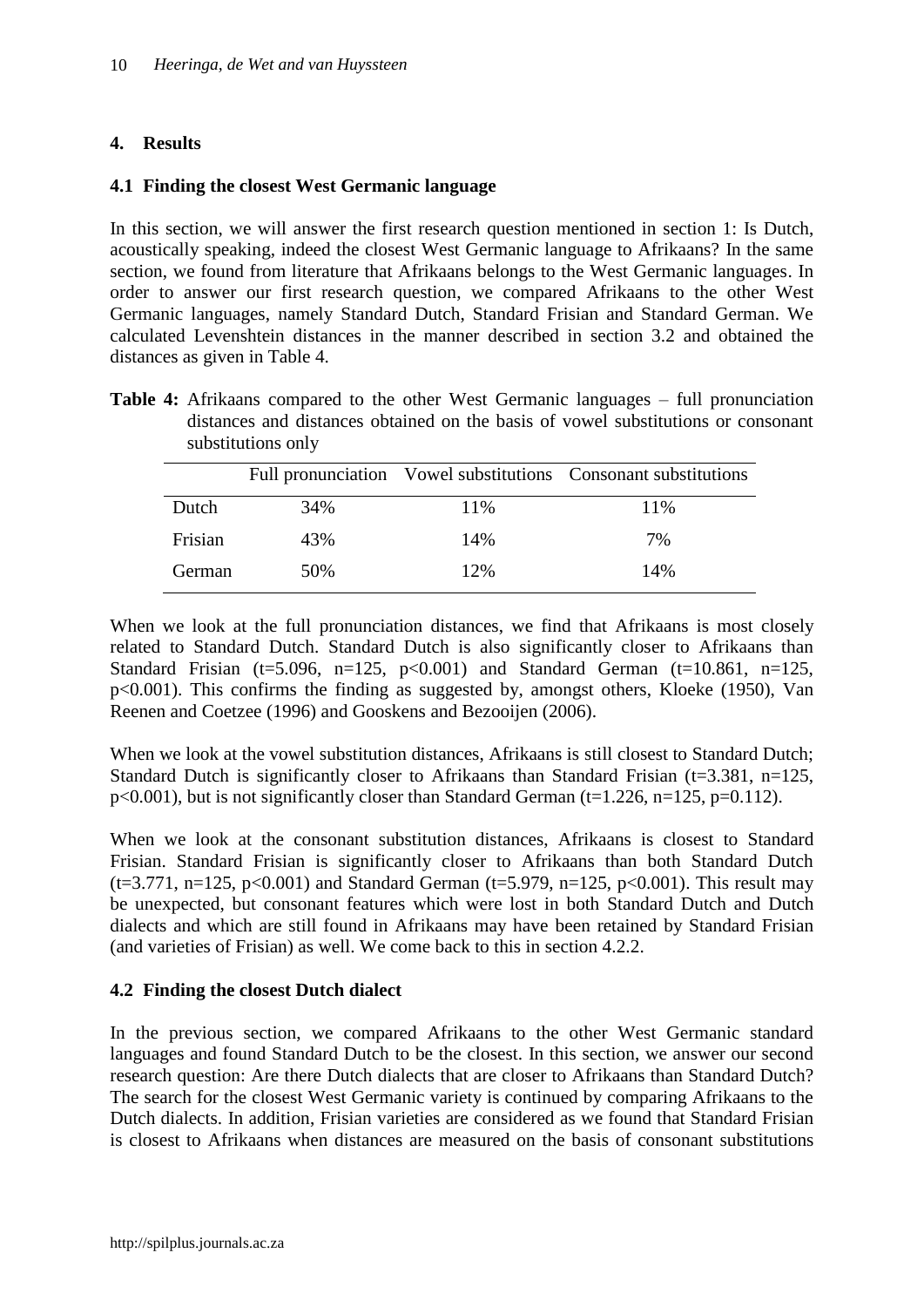only. Distances between 361 Dutch and Frisian dialects and Afrikaans were measured with the Levenshtein distance. The results are shown in [Figure 1.](#page-10-0)



<span id="page-10-0"></span>**Figure 1.** Distances of 361 Dutch dialectal varieties compared to Afrikaans

In this map, the varieties are represented by polygons, geographic dialect islands are represented by coloured dots, and linguistic dialect islands are represented by diamonds. Lighter polygons, dots or diamonds represent dialects which are close to Afrikaans and darker ones represent the varieties which are more distant. The distances in the legend represent the average Levenshtein distances. (The Ijsselmeer polders – Wieringermeerpolder, Noordoostpolder and Flevopolder – are not under consideration, so they are left white.)

The closest varieties were found in the province of South-Holland, with the dialect of Zoetermeer closest to Afrikaans (distance of 29%). This corresponds with Kloeke (1950) who claimed that the dialect of the first settlers was the main source of Afrikaans. These settlers came from the southern part of the Dutch province of South-Holland, the area around Rotterdam and Schiedam; Zoetermeer is slightly north of these two locations.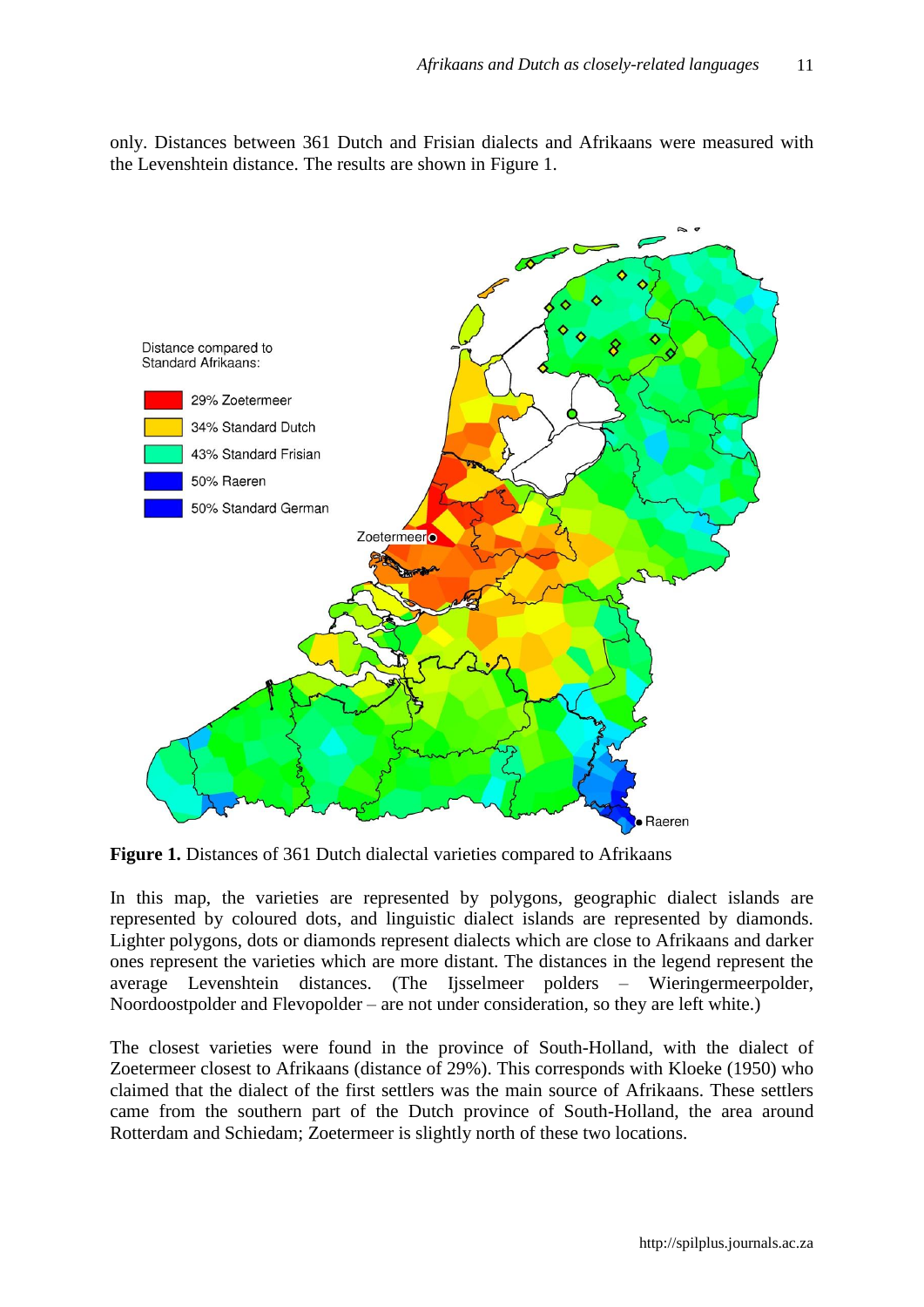Some close varieties were also found in the provinces of North-Holland and Utrecht. The dialects in the southern part of Limburg were found to be most distant, where the dialect of Raeren was furthest away from Afrikaans (50%).

### **4.2.1 Vowels**

Distances between Dutch dialects and Afrikaans based solely on vowel substitutions are shown in [Figure 2.](#page-11-0)



<span id="page-11-0"></span>

Again, the South-Hollandic varieties were relatively close to Afrikaans. This finding agrees with Kloeke (1950). In the summary of his book, Kloeke (1950: 262-263) writes:

> The two chief sources of Afrikaans, the old dialects of South Holland on the one hand and the "High" Dutch on the other, are reflected in the vowel system. In some respect Afrikaans is of a pronounced conservative "Holland" dialectal character, still more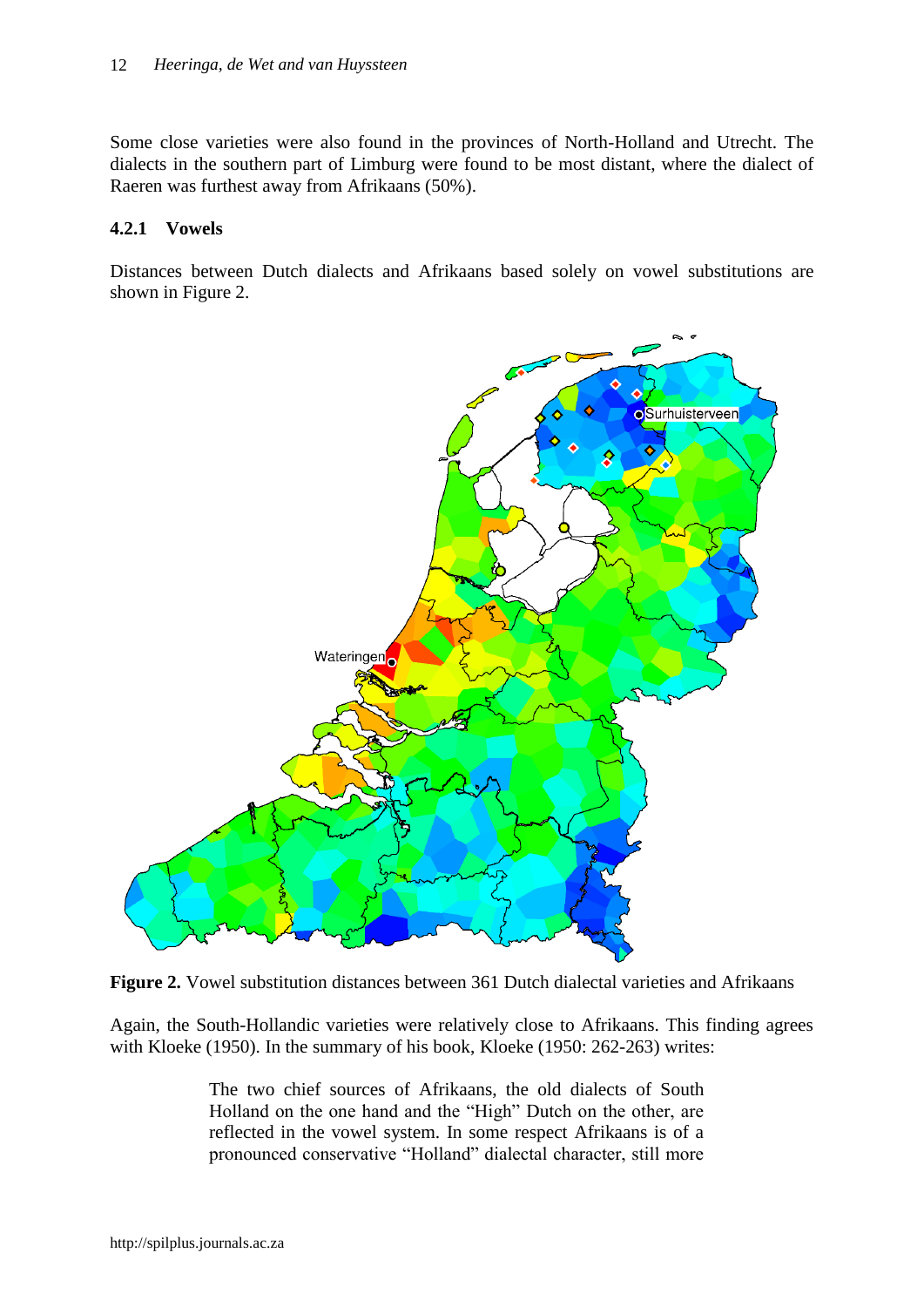conservative than the dialects of Holland itself, which are gradually disappearing.

Although the Holland dialects have changed substantially since Jan van Riebeeck entered the Cape of Good Hope in 1652, the relationship to the South-Holland varieties is still found when we use the RND data.

The Frisian, Twente and Limburg varieties were found to be distant to Afrikaans. The varieties close to the Dutch/French border in the Belgian province of Brabant were also relatively distant. Most distant was the Frisian variety of Surhuisterveen (15.0%).

### **4.2.2 Consonants**

When consonant distances between the Dutch dialects and Afrikaans were calculated, a completely different picture was obtained, as can be seen in [Figure 3](#page-12-0).



<span id="page-12-0"></span>**Figure 3.** Consonant substitution distances between 361 Dutch dialectal varieties and Afrikaans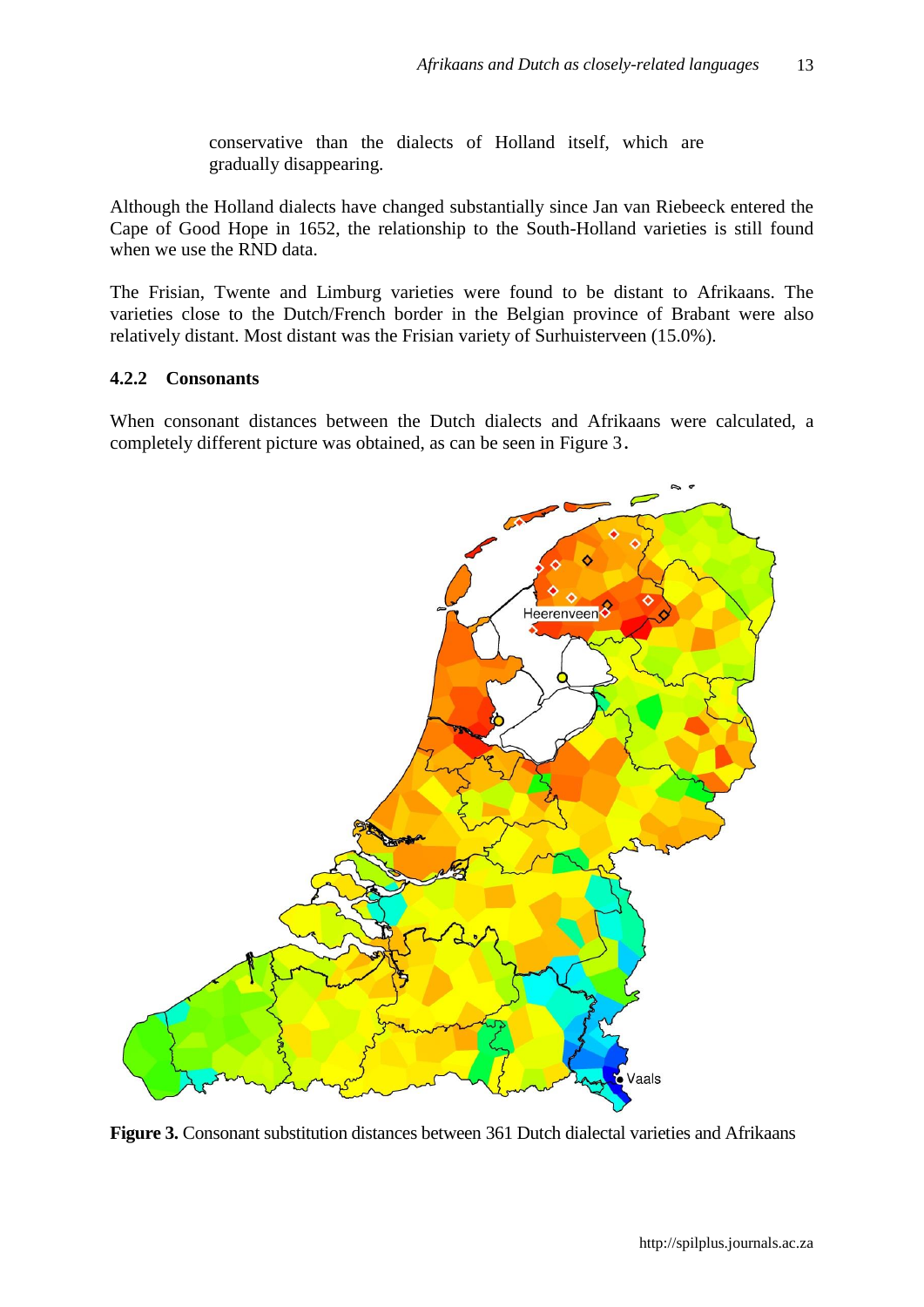In terms of consonant substitutions, the Frisian varieties and the North-Holland dialects were found to be relatively close to Afrikaans. Specifically, the Town Frisian varieties were close to Afrikaans, where the dialect of Heerenveen was the closest (4.4%). Other Town Frisian varieties (Harlingen, Staveren, Bolsward, Midsland and Dokkum), the dialect of Oost-Vlieland and the dialect of Amsterdam were also among the eight closest varieties.

The strong relationship with the Town Frisian dialects may be explained by the fact that in both Afrikaans and Town Frisian the initial consonant cluster in words like *schip* ("ship") and *school* ("school") is pronounced as [sk], while most other dialects and Standard Dutch pronounce this consonant cluster as [sx]. Another shared feature is that the initial consonant in words like *vinger* ('finger') and *vijf* ('five') is a voiceless [f] and the initial consonant in words like *zee* ("sea") and *zes* ("six") is a voiceless [s]. Most other dialects and Standard Dutch have initial [v] and [z], although currently there seems to be an increasing tendency to devoice these fricatives.

The relationship of Afrikaans with Town Frisian may be an unexpected outcome at first glance. According to Kloeke (1950), Frisian did not have any significant influence on Afrikaans, but he stresses the assumption that the [sk] pronunciation was once used in the whole Dutch dialect area. Relics are presently still found in Frisia, the islands, North-Holland, Overijssel and Gelderland, and also in Noordwijk and Katwijk. Kloeke (1950: 225-226) also suggests the possibility that, in the  $17<sup>th</sup>$  century, there may have been large relic areas in South-Holland.

As for the unvoiced fricatives, this phenomenon is partly found in the RND transcription of the South-Hollandic dialect of Zoetermeer, but not to the same extent as in the Heerenveen transcription. A similar reasoning as for the [sk] pronunciation may also apply here.

Again, the Limburg varieties are distant to Afrikaans, especially the Ripuarian varieties in the southern-most area close to the Dutch/German state border. The dialect of Vaals is most distant (18.2%).

# **4.3 Closest dialect versus closest standard language**

In section 4.1, we compared Afrikaans to the other West Germanic standard languages and found Standard Dutch to be closest when measuring full pronunciation distances. In section 4.2, we went into more detail by comparing Afrikaans to the dialects of Dutch. We found the South-Holland dialect of Zoetermeer closest to Afrikaans. Language technology has been extensively developed for standard languages like Standard Dutch, but usually not for dialects like that of Zoetermeer. This brings us to addressing our third research question: If dialects are found which are closer to Afrikaans than Standard Dutch, is the closest one significantly closer to Afrikaans than Standard Dutch is?

Indeed, we found that the Zoetermeer dialect is significantly closer to Afrikaans than Standard Dutch ( $t=3.383$ ,  $n=125$ ,  $p<0.001$ ). Looking at the level of vowel substitutions only, we did not find Zoetermeer significantly closer to Afrikaans than Standard Dutch ( $t=1.378$ ,  $n=125$ , p=0.086), but at the level of consonant substitutions, Zoetermeer is significantly closer than Standard Dutch (t=6.763, n=125, p<0.001). Therefore, we conclude that Afrikaans language technologists using the recycling approach should ideally work with spoken language resources from Zoetermeer; however, in the absence of such resources, they could use Standard Dutch carefully, since the Zoetermeer dialect is relatively close to Standard Dutch.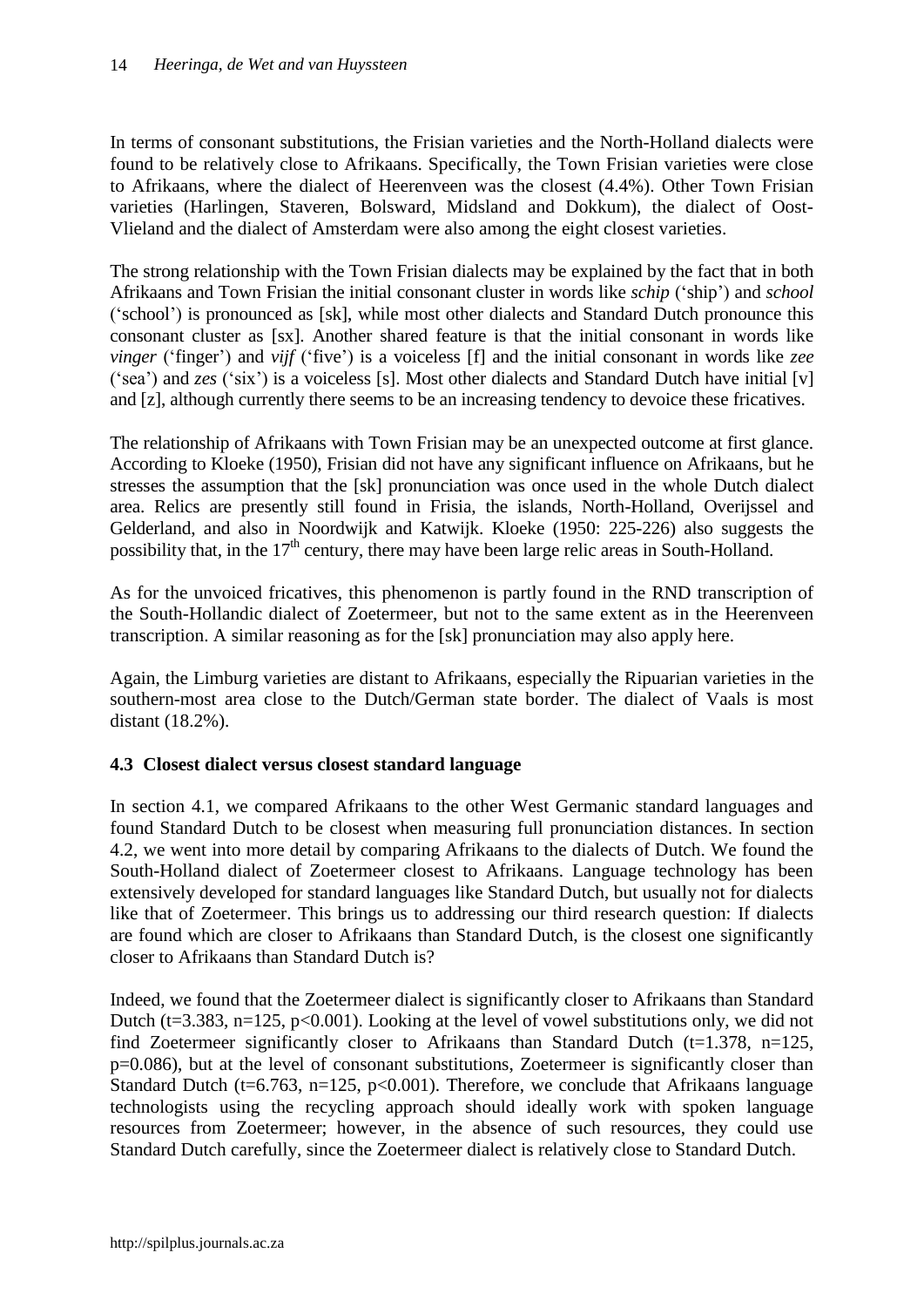#### **5. Conclusions**

In this article, Afrikaans was compared to three West Germanic standard languages (Dutch, Frisian and German). Unsurprisingly, Afrikaans was found to be most closely related to Dutch. When Afrikaans was compared to 361 Dutch and Frisian dialects, the South-Hollandic varieties were found to be closest to Afrikaans. According to Kloeke (1950), the southern varieties in the province of South-Holland are the main sources of Afrikaans. However, our closest variety – the dialect of Zoetermeer – is found in the centre of the province. We did not specifically find the southern South-Hollandic varieties to be the closest. It is highly likely that the South-Hollandic dialect area has changed since 1652. The strong relationship between Afrikaans and the South-Hollandic varieties can be explained by their vowels. With regard to the consonants, the Town Frisian varieties are most closely related to Afrikaans, probably because they still maintain features which were lost in the South-Hollandic dialects.

The results of this study indicate that, for the development of automatic speech recognition systems for Afrikaans, Standard Dutch is probably the best language from which to "borrow" acoustic data, rather than, say, Flemish. The dialect of Zoetermeer is significantly closer to Afrikaans than Standard Dutch is. Therefore, acoustic data of the dialect of Zoetermeer and other strongly related South-Hollandic dialects would be even better but will probably not be available since developers of automatic speech systems focus on (accents of) standard languages rather than on dialects.

### **Acknowledgments**

We thank Peter Kleiweg for the program which we used for the visualisation of the maps in this article. The program is part of the  $RuG/L^{04}$  package which is freely available at [http://www.let.rug.nl/~kleiweg/L04.](http://www.let.rug.nl/~kleiweg/L04)

Part of this research was made possible by a research grant from the South African National Research Foundation (FA207041600015) for research on HLT Resources for Closely-Related Languages.

#### **References**

<span id="page-14-0"></span>Alewijnse, B., J. Nerbonne, L.J. van der Veen and F. Manni. 2007. A computational analysis of Gabon varieties. In P. Osenova, E. Hinrichs and J. Nerbonne (Eds.) *Proceedings of the RANLP Workshop on Computational Phonology.* Borovetz, Bulgaria: RANLP. pp. 3-12.

Bezooijen, R.V. and C. Gooskens. 2006. Waarom is geschreven Afrikaans makkelijker voor Nederlandstaligen dan andersom? In T. Koole, J. Nortier and B. Tahitu (Eds.) *Artikelen van de Vijfde sociolinguïstische conferentie in Lunteren.* Delft: Eburon. pp. 68-76.

Blancquaert, E. 1939. *Tekstboekje.* Antwerpen: De Sikkel.

Blancquaert, E. and W. Pée. 1925-1982. *Reeks Nederlandse dialectatlassen.* Antwerpen: De Sikkel.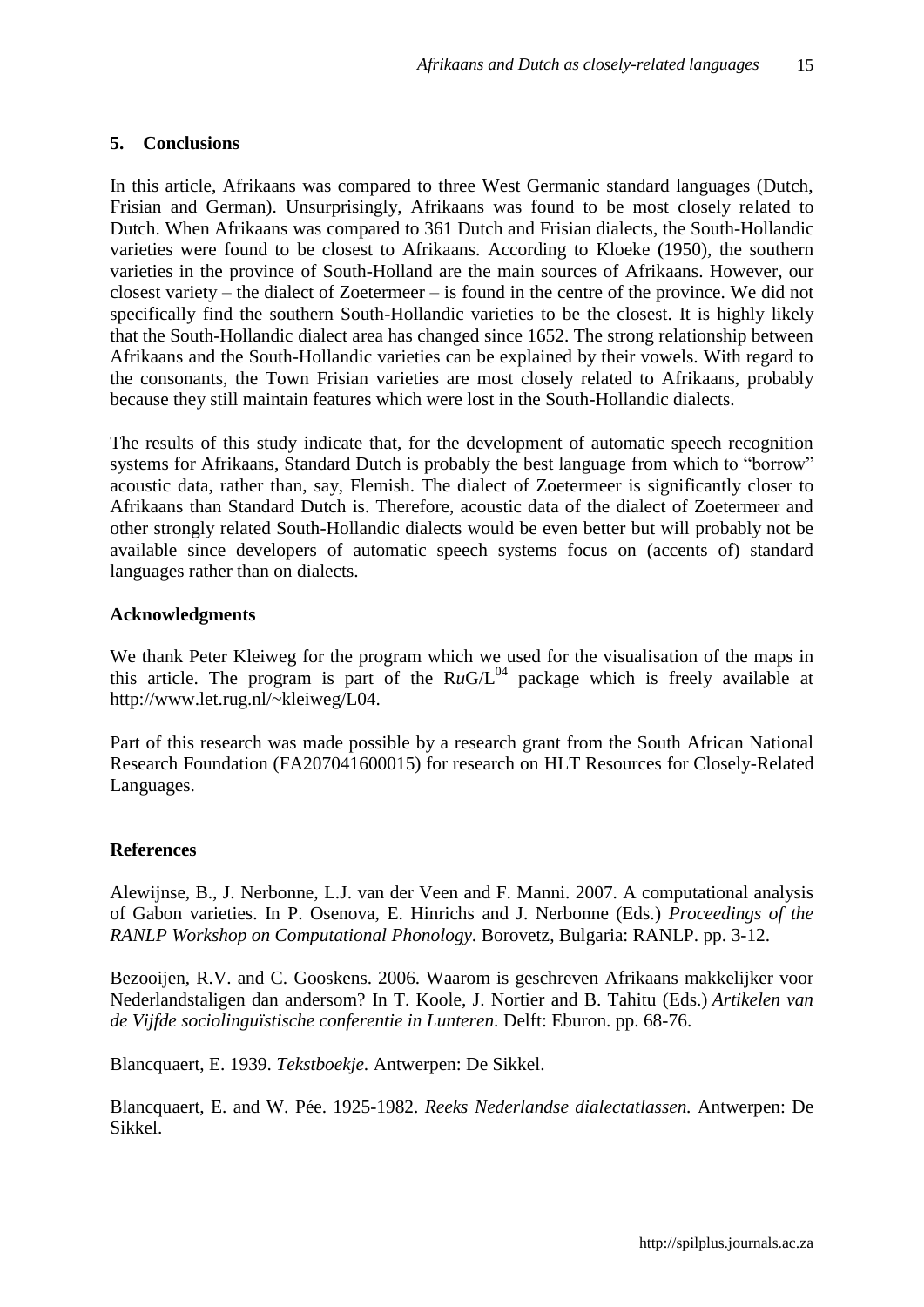Boersma, P. and D. Weenink. 2002. *PRAAT: Doing phonetics by computer.* Amsterdam: Institute of Phonetic Sciences.

<span id="page-15-1"></span>Bolognesi, R. and W. Heeringa. 2002. De invloed van dominante talen op het lexicon en de fonologie van Sardische dialecten. *Gramma/TTT: Tijdschrift Voor Taalwetenschap* 9: 45-84.

Conradie, C.J. 1986. *Taalgeskiedenis.* Pretoria: Academica.

De Kleine, C. 1997. The verb phrase in Afrikaans: Evidence of creolization? In A.K. Spears and D. Winford (Eds.) *The structure and status of pidgins and creoles: Including selected papers from the meeting of the Society for Pidgin and Creole Linguistics*. Amsterdam: John Benjamins. pp. 289-307.

De Villiers, M. 1978. *Nederlands en Afrikaans.* Goodwood: Nasou.

Den Besten, H. 1989. From Khoekhoe foreigner talk via Hottentot Dutch to Afrikaans: The creation of a novel grammar. In M. Pütz and R. Dirven (Eds.) *Wheels within wheels*. Frankfurt: Peter Lang. pp. 207-254.

Den Besten, H. 2009. Desiderata voor de historische taalkunde van het Afrikaans. In H. Den Besten, F. Hinskens and J. Koch (Eds.) *Afrikaans. Een drieluik.* Amsterdam: Stichting Neerlandistiek VU. pp. 234-252.

Ehlers, D. and P.V. Beek. 2004. *Oranje boven: Nederlands voor Zuid-Afrika.* Pretoria: Protea Boekhuis.

<span id="page-15-3"></span>Gooskens, C. and R.V. Bezooijen. 2006. Mutual comprehensibility of written Afrikaans and Dutch: Symmetrical or asymmetrical? *Literary and Linguistic Computing* 21: 543-557.

<span id="page-15-2"></span>Gooskens, C. and W.J. Heeringa. 2004. Perceptive evaluation of Levenshtein dialect distance measurements using Norwegian dialect data. *Language Variation and Change* 16: 189-207.

Hajič, J., J. Hric and V. Kuboň. 2000. Machine translation of very close languages. *Proceedings of the sixth Conference on Applied Natural Language Processing*. 29 April to 4 May 2000, Seattle, Washington. pp. 7-12.

Heeringa, W.J. 2001. De selectie en digitalisatie van dialecten en woorden uit de Reeks Nederlandse Dialectatlassen. *TABU: Bulletin Voor Taalwetenschap* 31: 61-103.

Heeringa, W.J. 2004. *Measuring dialect pronunciation differences using Levenshtein distance.* Groningen: Rijksuniversiteit Groningen.

<span id="page-15-0"></span>Heeringa, W.J. and J. Nerbonne. 2000. Change, convergence and divergence among Dutch and Frisian. In P. Boersma, P.H. Breuker, L.G. Jansma and J. Van der Vaart (Eds.) *Philologia Frisica anno 1999. Lêzingen fan it fyftjinde Frysk filologekongres*. Fryske Akademy: Ljouwert. pp. 88-109.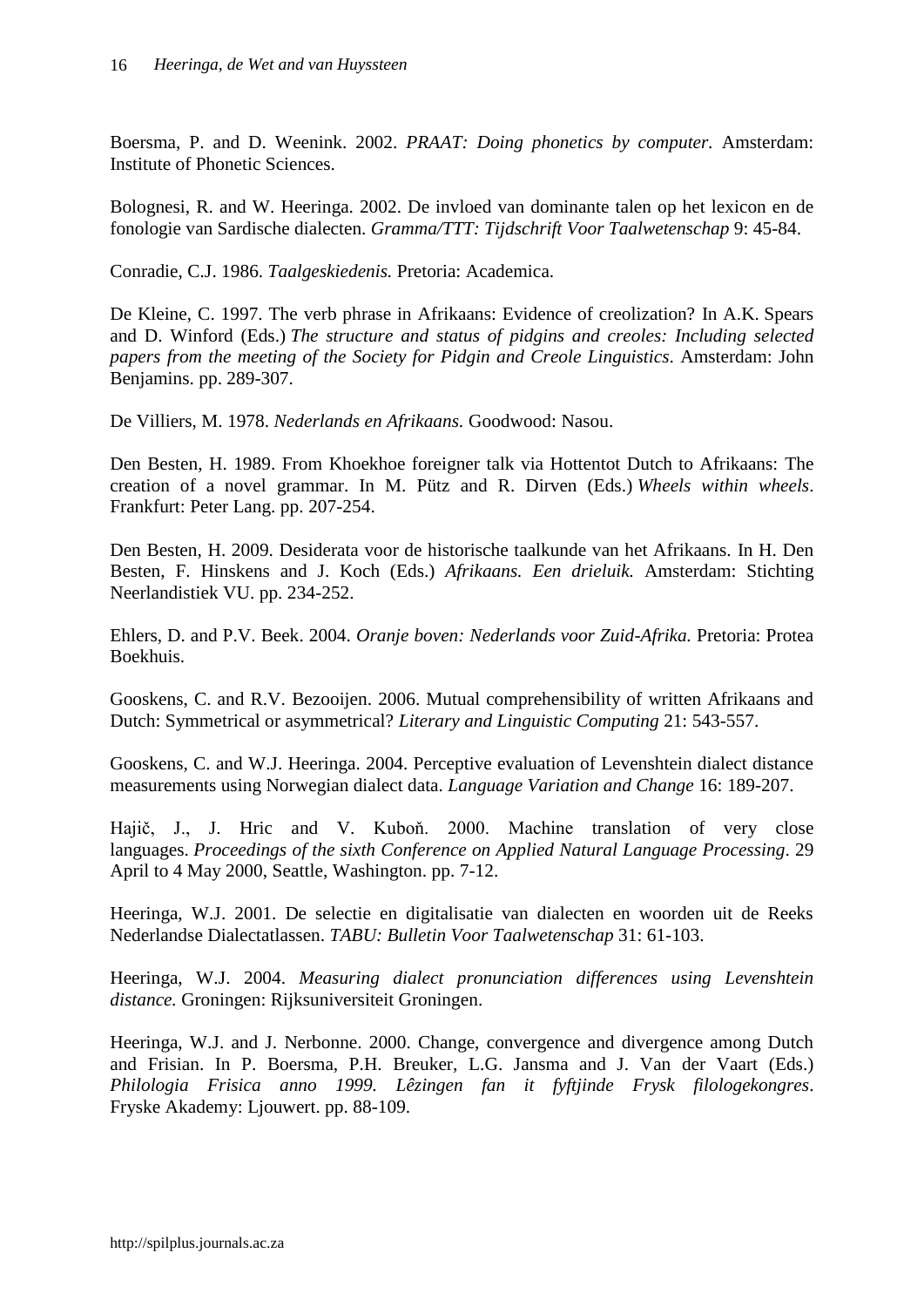Heeringa, W.J., J. Nerbonne and P. Osenova. 2010. [Detecting contact effects in pronunciation.](http://www.let.rug.nl/~heeringa/dialectology/papers/bul07.pdf) In M. Norde, B. De Jonge and C. Hasselblatt (Eds.) *Language contact. New perspectives*. Amsterdam and Philadelphia: John Benjamins Publishing Company. pp. 131-153.

Hinskens, F., P. Auer and P. Kerswill. 2005. The study of dialect convergence and divergence: Conceptual and methodological considerations. In P. Auer, F. Hinskens and P. Kerswill (Eds.) *Dialect change: Convergence and divergence in European languages*. Cambridge: Cambridge University Press. pp. 1-48.

Kessler, B. 1995. [Computational dialectology in Irish Gaelic.](http://xxx.lanl.gov/abs/cmp-lg/9503002) *Proceedings of the seventh conference of the European Chapter of the Association for Computational Linguistics.* Dublin: EACL. pp. 60-66.

Kloeke, G.C. 1950. *Herkomst en groei van het Afrikaans.* Leiden: Universitaire Pers.

Krech, H. and U. Stötzer. 1969. *Wörterbuch der deutschen Aussprache.* München: Max Hueber Verlag.

Kruskal, J.B. 1999. An overview of sequence comparison. In D. Sankoff and J.B. Kruskal (Eds.) *Time warps, string edits, and macro molecules: The theory and practice of sequence comparison*. Stanford: CSLI. pp. 1-44.

Nerbonne, J. 2015. Various variation aggregates in the LAMSAS South. In M.D. Picone and C.E. Davies (Eds.) *Language variety in the South: Historical and contemporary perspectives.* Tuscaloosa: University of Alabama Press. pp. 723-753.

Nerbonne, J., W.J. Heeringa, E.V. Den Hout, P. Van der Kooi, S. Otten and W. Van de Vis. 1996. Phonetic distance between Dutch dialects. In G. Durieux, W. Daelemans and S. Gillis (Eds.) *CLIN VI: Proceedings of the sixth CLIN meeting.* Antwerp: Centre for Dutch Language and Speech (UIA). pp. 185-202.

Nerbonne, J. and C. Siedle. 2005. Dialektklassifikation auf der Grundlage aggregierter Ausspracheunterschiede. *Zeitschrift für Dialektologie und Linguistik* 72: 129-147.

Raidt, E.H. 1991. *Afrikaans en sy Europese verlede.* Kaapstad: Nasou.

<span id="page-16-0"></span>Rayner, M., D. Carter, I. Bretan, R. Eklund, M. Wirén, S.L. Hansen, S. Kirchmeier-Andersen, C. Philp, F. Sørensen and H.E. Thomsen. 1997. Recycling lingware in a multilingual MT system. In J. Burstein and C. Leacock (Eds.) *From research to commercial applications: Making NLP work in practice*. Somerset, NJ: Association for Computational Linguistics. pp. 65-70.

Rietveld, A.C.M. and V.J.V. Heuven. 1997. *Algemene fonetiek.* Bussum: Coutinho.

Scholtz, J.D.P. 1963. *Taalhistoriese opstelle.* Pretoria: J.L. van Schaik.

Van der Merwe, H.J.J.M. 1951. *An introduction to Afrikaans.* Cape Town: A.A. Balkema.

Van der Merwe, H.J.J.M. 1968. *Afrikaans: Sy aard en ontwikkeling.* Pretoria: J.L. van Schaik.